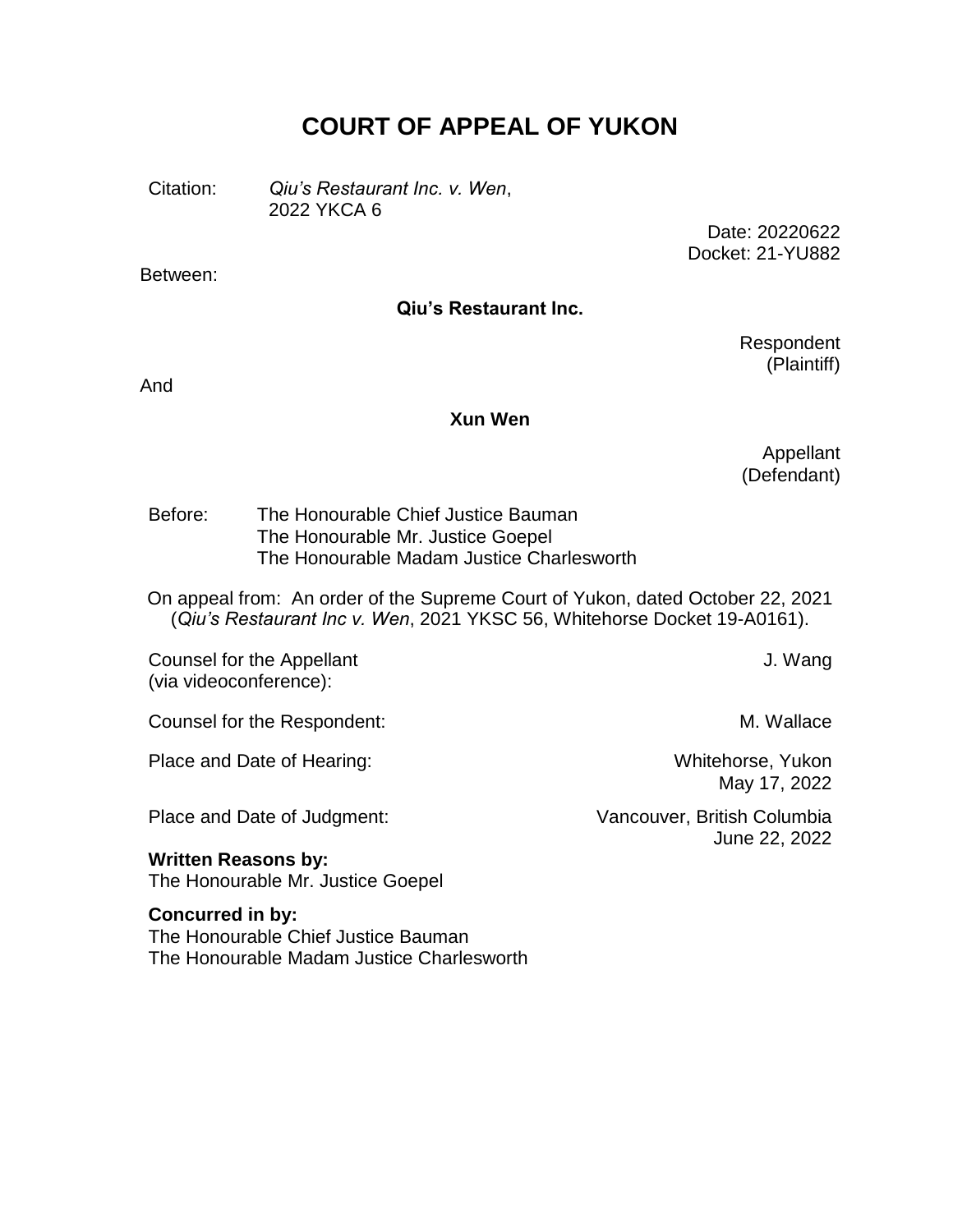#### *Summary:*

*The appellant appeals from the dismissal of an application to stay an action. The underlying action arises from a dispute between the shareholders of Qiu's Restaurant Inc. ("QRI"), a closely held corporation with two shareholders, Guo Hua Qiu and Xun Wen with Mr. Qiu being the sole director. QRI operated a restaurant. Mr. Qiu shut down the restaurant without Mr. Wen's knowledge or consent before opening a new restaurant under a different name. Mr. Wen brought a derivative action alleging Mr. Qiu wrongfully used the assets and profits of QRI to open a new restaurant (the "Derivative Action"). Later, QRI commenced an action against Mr. Wen alleging he misappropriated \$700,000 from QRI (the "Misappropriation Action"). The chamber judge dismissed Mr. Wen's application seeking a stay of the Misappropriation Action and ordered that the matters be tried together. Mr. Wen alleges the chambers judge erred in failing to exercise her inherent jurisdiction to control the court process and recognize a conflict of interest in Mr. Qiu's direction to QRI to sue Mr. Wen for misappropriation, and that the chambers judge erred by conflating the issue of conflict of interest with abuse of process. Held: Appeal dismissed. The evidence does not demonstrate that the Misappropriation Action was commenced in bad faith or is an abuse of process, nor is there a conflict of interest.* 

## **Reasons for Judgment of the Honourable Mr. Justice Goepel:**

## **INTRODUCTION**

[1] Qiu's Restaurant Inc. ("QRI") is a closely-held corporation with two equal shareholders: Guo Hua Qiu and Xun Wen. Mr. Qui is the sole director. Commencing in May 2008, QRI operated the Sakura Sushi Japanese Restaurant ("Sakura") in Whitehorse. Mr. Qiu and Mr. Wen were both involved in the running and operation of the restaurant.

[2] In October 2015, Mr. Qiu shut down Sakura without Mr. Wen's knowledge or consent. In January, 2016, Mr. Qiu, under a new corporation, 535993 Yukon Inc. ("535993") opened a new restaurant, Golden Sakura Sushi in the same location. The reasons why Mr. Qiu took these actions, and the ramifications that flowed from them is now the subject of two related actions, referred to hereafter as the Derivate Action and the Misappropriation Action.

[3] Mr. Wen was granted leave to commence the Derivative Action on 5 July 2018 (*Wen v. Qiu*, 2018 YKSC 31) and filed the Derivative Action on 31 October 2018. The Derivative Action alleges that Mr. Qiu wrongfully used the assets and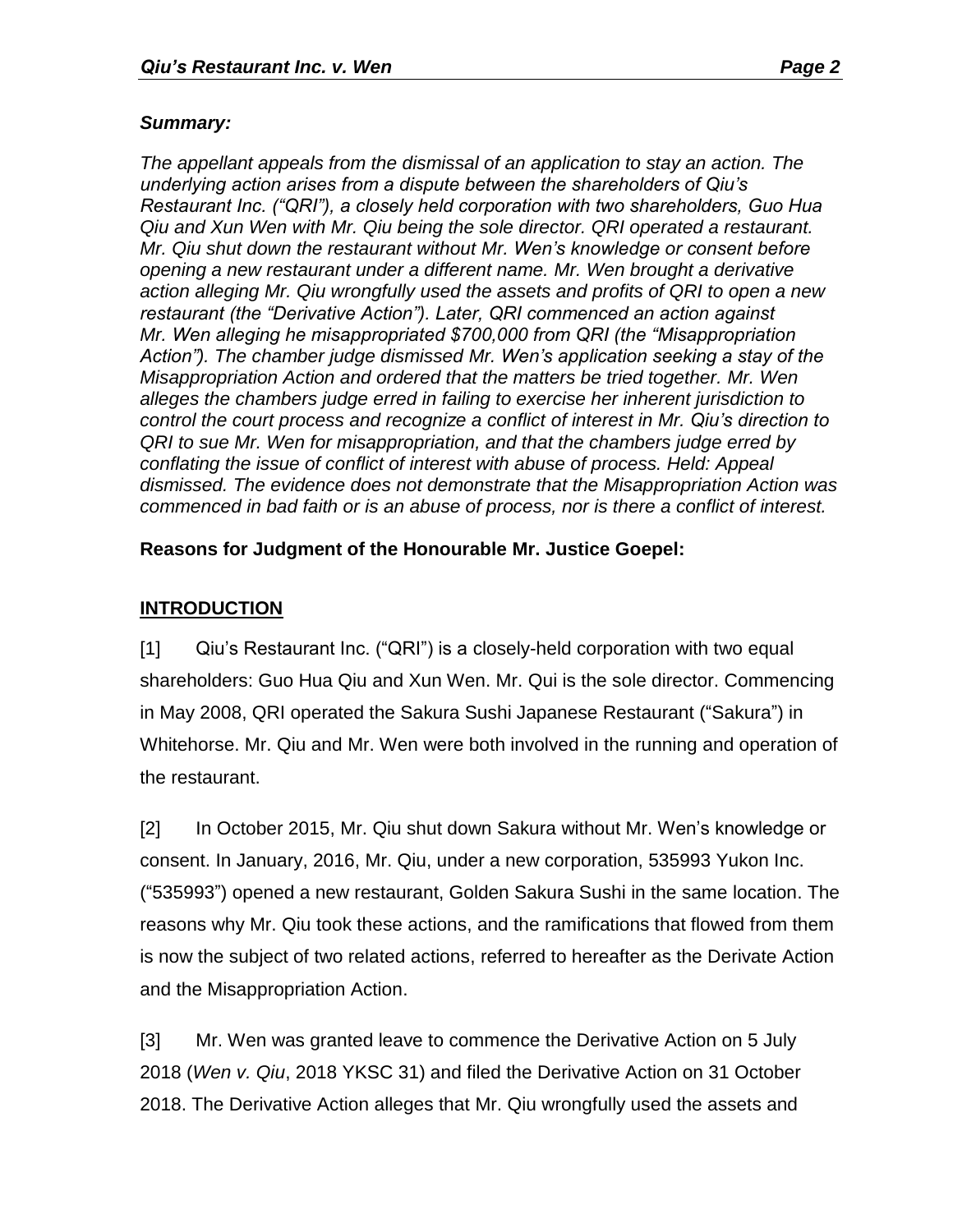profits of QRI and funnelled them to himself and 535993. QRI seeks a return of profits or compensation for the loss of its business opportunities from both defendants and repayment of funds misappropriated by Mr. Qiu. The Derivative Action was brought in the name of QRI and Mr. Wen has conduct of the action.

[4] On December 7, 2018, Mr. Qiu and 535993 filed their defence in the Derivative Action. They denied the allegations contained in the statement of claim and also pled that QRI was no longer able to operate Sakura because of Mr. Wen's misappropriation of funds.

[5] On January 13, 2020, QRI commenced the Misappropriation Action against Mr. Wen. In the Misappropriation Action QRI alleges that Mr. Wen misappropriated approximately \$700,000 in unauthorized cash withdrawals and seeks repayment to QRI. Mr. Wen says in defence that all of these withdrawals were to pay himself for his wages or to pay for other legitimate business expenses, including cash salaries.

[6] The plaintiff in both actions is nominally QRI, but Mr. Wen has conduct of the Derivative Action, and Mr. Qiu has conduct of the Misappropriation Action. Mr. Wen applied to have the Misappropriation Action stayed pending the outcome of the Derivative Action. Mr. Qiu applied to have the two matters joined together for trial. The two applications were heard together.

[7] Madam Justice Wenckebach heard the applications on 23 August 2021. On 22 October 2021, she dismissed the application to stay the Misappropriation Action and ordered that the two actions be joined for trial. Her reasons are indexed at 2021 YKSC 56.

[8] Mr. Wen now appeals the dismissal of the stay application. If the appeal fails, he does not challenge the order that the matters be tried together.

# **THE JUDGE'S REASONS**

[9] The chambers judge viewed Mr. Wen's submissions as arguing two grounds for a stay: (1) that Mr. Qiu is bringing the Misappropriation Action to harass and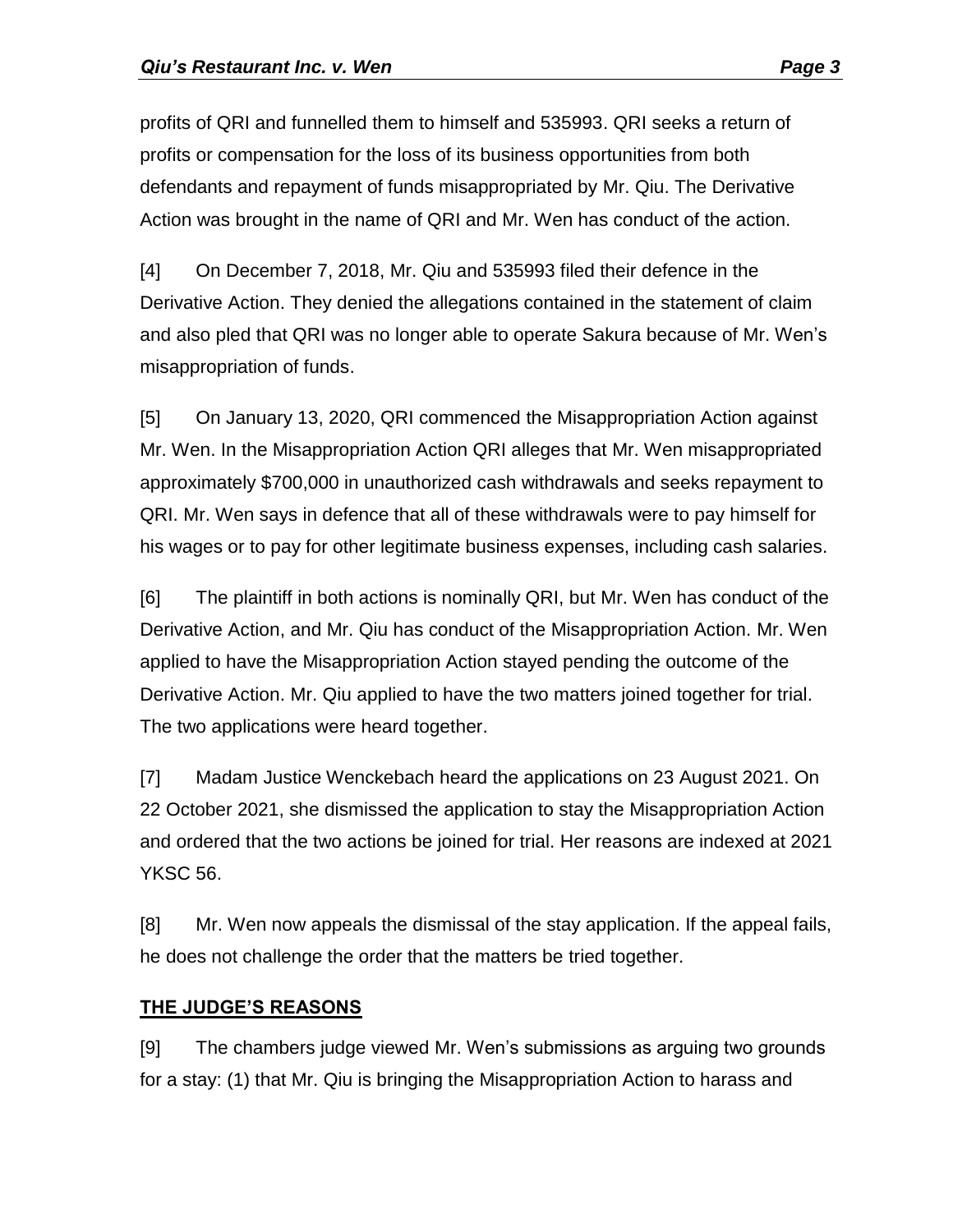intimidate Mr. Wen; and (2) that Mr. Qiu (or his counsel) is in a conflict of interest. She summarized Mr. Wen's submissions as follows:

[19] Mr. Wen submits that Mr. Qiu is in a conflict of interest in bringing the Misappropriation Action on behalf of QRI. He says that Mr. Qiu is bringing the action to harass and intimidate him. The Supreme Court of Yukon, in granting him leave to commence the Derivative Action, found there was preliminary merit to the case. In addition, Mr. Wen says that counsel acting for Mr. Qiu in the Derivative Action is in a conflict of interest. As a result, the Misappropriation Action should be stayed pending the outcome of the Derivative Action.

[20] In support of this submission, Mr. Wen states that Mr. Qiu is the sole director of QRI, and is therefore the person responsible for commencing the Misappropriation Action. However, in doing so, he has put himself in a conflict of interest by suing the person who is effectively suing him. This is particularly so given that his ethics and conduct are called into question in the action in which he is the defendant. The inference is that Mr. Qiu filed the Misappropriation Action in retaliation against Mr. Wen for bringing the Derivative Action.

[10] The chambers judge treated the first argument as grounded in Rule 20(26)(d) of the *Rules of Court*, Y.O.I.C. 2009/65 which allows a stay on the ground that the action is "an abuse of the process of the court." The chambers judge cited *Flavelle v. Mahood* (1980), 25 B.C.L.R. 236 (S.C.) at 242, and *Fesser v. McKenzie* (1970), [1971] 1 W.W.R. 617 (A.B.Q.B.) at 625 for the proposition: "[w]here it is made out that the process of the court is used against good faith and not bona fide, the court ought to interfere to prevent it."

[11] The chambers judge found that Mr. Wen was unable to establish that the Misappropriation Action was an abuse of process. She reasoned as follows:

[34] Even though the onus on Mr. Wen is not as high as it would be on an application to strike, I conclude that the evidence does not demonstrate that the Misappropriation Action is an abuse of process.

[35] The only evidence Mr. Wen identifies as establishing that Mr. Qiu is acting in bad faith is that Mr. Qiu brought the Misappropriation Action after Mr. Wen commenced the Derivative Action.

[36] He also says that, in giving him leave to commence the Derivative Action, the Supreme Court of Yukon acknowledged that it had merit.

[37] This does not, in my opinion, establish that Mr. Qiu commenced the Misappropriation Action with ulterior motives. In his defence in the Derivative Action, Mr. Qiu pleaded that there had been a misappropriation of funds from the restaurant. In another type of action, it would have been open to Mr. Qiu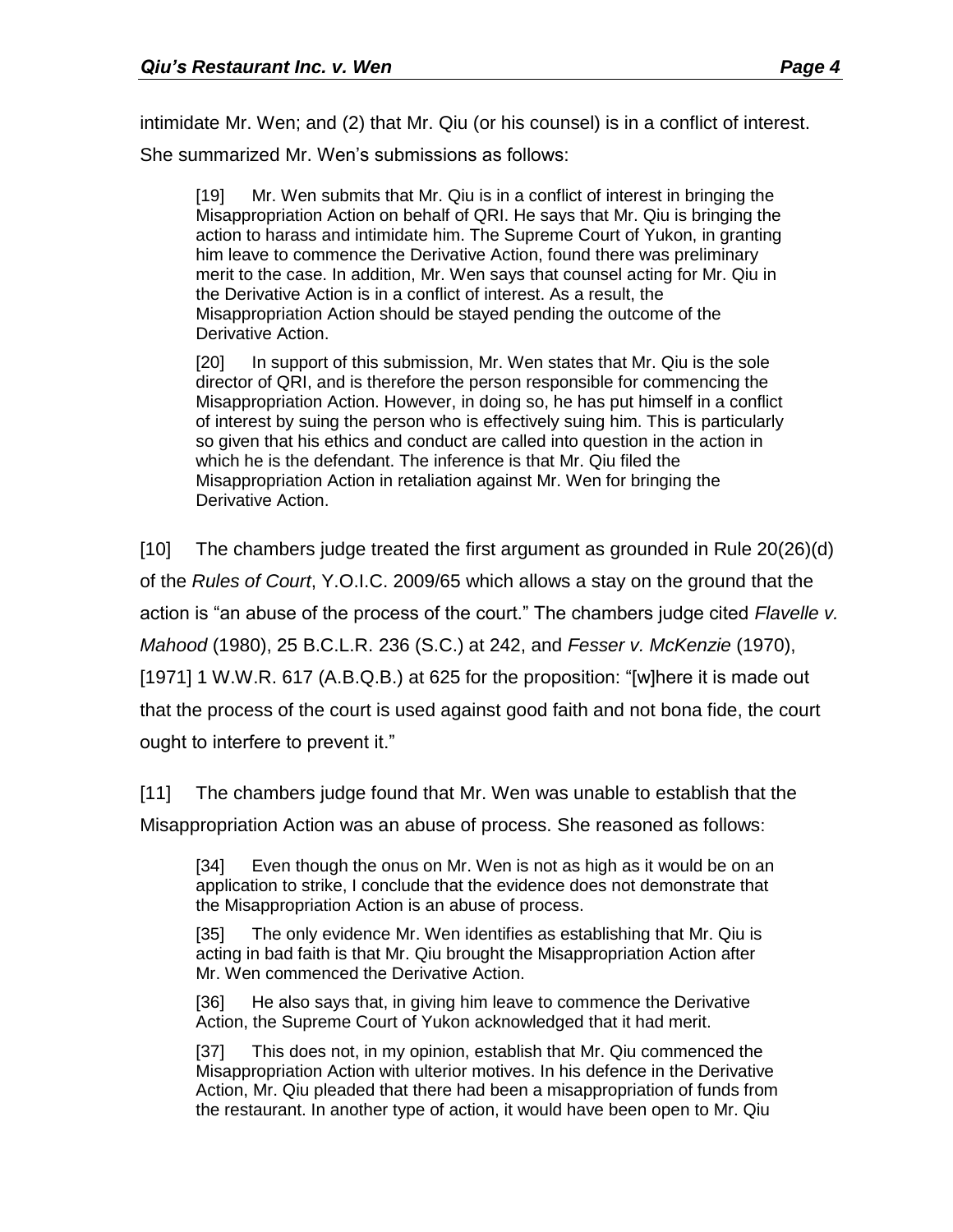to counterclaim against Mr. Wen. Here, however, a counterclaim is not possible, as a counterclaim would require that QRI be the defendant, and Mr. Wen be the plaintiff. That an action seeking damages for misappropriation of funds was filed, therefore, is not surprising.

[38] Moreover, if the funds have been misappropriated, then recouping them is likely in QRI's interests. Therefore, the director of QRI may have a fiduciary duty to institute an action to recoup the funds.

[39] That Mr. Wen was granted leave to bring the Derivative Action also does not assist his argument. The bar for granting leave to bring a Derivative Action is low. In considering this issue Tysoe J. said, in *Primex Investments Ltd v Northwest Sports Enterprise*, [1996] 4 WWR 54 (BCSC) at para. 41: "The authorities are clear that the Court should not attempt to try the case when deciding whether the requirement in s. 225(3)(c) [here s. 241] has been satisfied. The Court should determine whether the proposed action has a reasonable prospect of success or is bound to fail." The applicant must establish nothing more than a *prima facie* case.

[40] Given this, I reject Mr. Wen's argument that the Misappropriation Action was commenced in bad faith.

[12] The chambers judge also found there was no merit to the submission that Mr. Qiu's counsel in the Misappropriation Action was in a conflict of interest because he acts as QRI's solicitor on a day-to-day basis. In that regard she pointed out that Mr. Wen has conduct of the Derivative Action and QRI's counsel has not been involved in the Derivative Action.

## **ON APPEAL**

[13] On the appeal Mr. Wen alleges:

1. the chambers judge failed to exercise her inherent jurisdiction to control the court process by refusing to recognize a conflict of interest in Mr. Qiu's direction to QRI to sue Mr. Wen for misappropriation of corporate funds; and

2. the chambers judge erred by conflating the issue of conflict of interest with the issue of abuse of process.

[14] QRI submits the chambers judge did not err as alleged. In that regard it submits there was no evidence that Mr. Qiu was in a conflict of interest in directing QRI to bring the Misappropriation Action and there is no foundation for an order staying that action.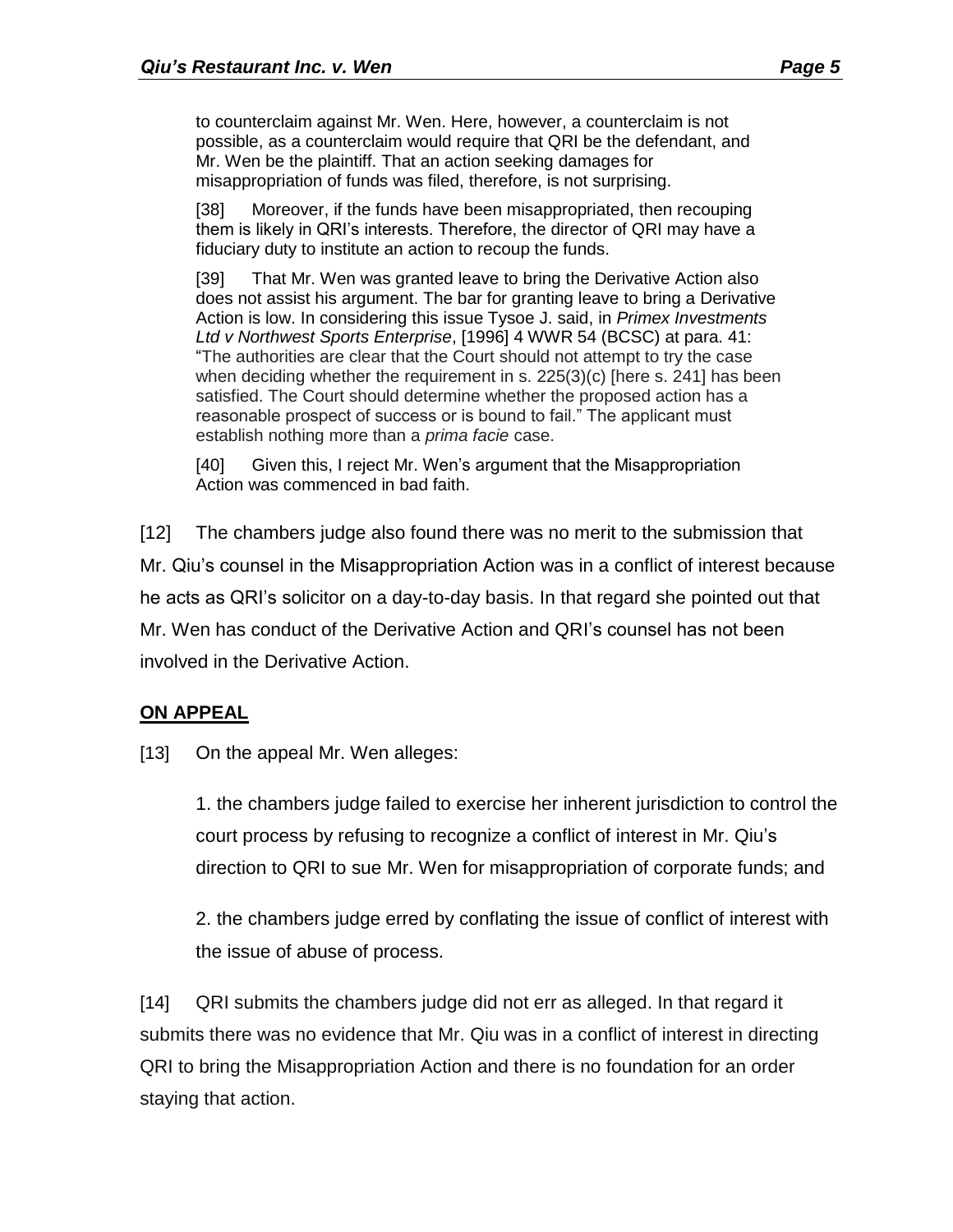#### **DISCUSSION**

[15] While Mr. Wen now raises the issue of the Court's inherent jurisdiction and submits the chambers judge erred conflating the issue of conflict of interest with the issue of abuse of process, the foundation of his complaint remains that Mr. Qiu was in a conflict of interest when he directed QRI to commence the Misappropriation Action and it would be an abuse of process to allow that claim to continue. Mr. Wen alleges that Mr. Qiu was in a conflict of interest because he was suing Mr. Wen, who was effectively suing him in the Derivative Action. Mr. Wen submits because Mr. Qiu has an interest in the outcome of the Derivative Action, he could not direct QRI in the Misappropriation Action.

[16] With respect, there is no basis for this submission. Mr. Qiu's interest in the outcome of the Derivative Action does not create a conflict of interest or disqualify Mr. Qui in his capacity as a director of QRI from directing QRI in the Misappropriation Action. In the Misappropriation Action, QRI is seeking to recover money that it alleges is owed to it. The recovery of money owed to a corporation is clearly in the best interest of the corporation.

[17] Mr. Qiu does not have a direct interest in the Misappropriation Action. While Mr. Qiu may gain personally as a shareholder, if QRI is successful in the Misappropriation Action, that is not evidence of a conflict of interest. Mr. Qiu's only interest in the Misappropriation Action is that of a shareholder.

[18] The law does not require the directors and officers in all cases must avoid personal gains through direct or indirect results of honest and good faith efforts in the control of a corporation. Often, the interests of the director will coincide with the interests of the corporation: *People's Department Stores Inc. (Trustee Of) v. Wise*, 2004 SCC 68 at para. 39.

[19] In this case there is no evidence that Mr. Qiu was not acting honestly and in good faith in his direction of QRI in the Misappropriation Action. In the course of submissions, Mr. Wen acknowledged the Misappropriation Action may be in QRI's best interest. His sole ground of complaint appeared to be that the Misappropriation